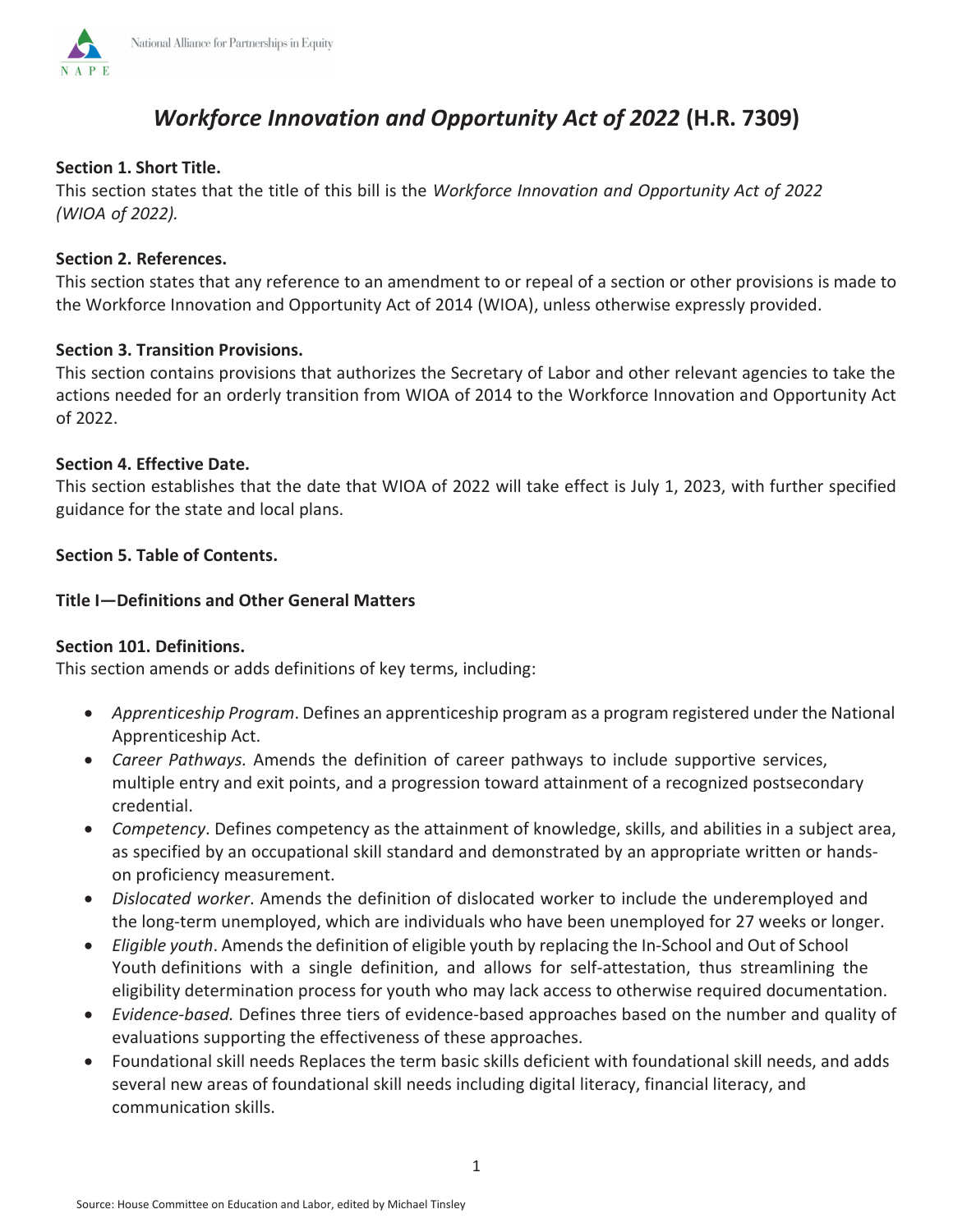

- x *Individuals with barriers to employment*. Amends this definition by adding individuals who have been historically underserved and marginalized as a result of race, color, national origin, sexual orientation, or gender identity.
- x *Justice-involved individual* Replaces the term offender with justice-involved individual.
- x *Low-income individual*. Expands this definition to include individuals with incomes up to 150 percent of the federal poverty line.
- x *Opportunity youth*. Defines opportunity youth as individuals who are age 16 to 24, not attending school, and not employed.
- x *Pre*-*Apprenticeship Program*. Defines a pre-apprenticeship program by requiring that such program is designed to prepare participants for an apprenticeship program registered under the National Apprenticeship Act.
- x *Supportive services*. Expands this definition to include new services such as mental health care, substance use disorder treatment, and assistance with accessing the internet.
- x *Work-based learning* Defines work-based learning with the definition given to this term in section 3 of the Carl D. Perkins Career and Technical Education Act of 2006

# **Title II—Workforce Development Activities**

### **Subtitle A—System Alignment**

### **Chapter 1—State Provisions**

# **Section 201. State Workforce Development Boards.**

This section amends the membership requirements for State boards that set statewide workforce development strategies and priorities, including by increasing the potential share of labor organizations to 30 percent, requiring representation by post-secondary and adult education institutions, and requiring demographic diversity on the boards that reflects the diversity of the State. The section also amends the functions of the State boards, by requiring them to develop strategies for using digital technology to enhance access to workforce development services for individuals with barriers to employment.

#### **Section 202. Unified State Plan.**

This section amends the required elements of the unified State plan—a document that the core workforce system partners submit to the Federal government outlining the State's workforce development strategies and priorities—including by increasing the focus on how the workforce system in the State is meeting the needs of certain groups such as opportunity youth and individuals with disabilities, and provides more direction regarding the process for obtaining public input on the draft plan. The section also requires the State plan to describe the State's strategy for joint planning, alignment, coordination, and leveraging funds, including with federal partners.

#### **Section 203. Combined State Plan.**

This section amends the Combined State Plan—an option under which the State submits to the Federal government a workforce development plan that includes the core partners in the workforce system also one or more additional partners—by adding apprenticeship programs as a potential program for developing the plan.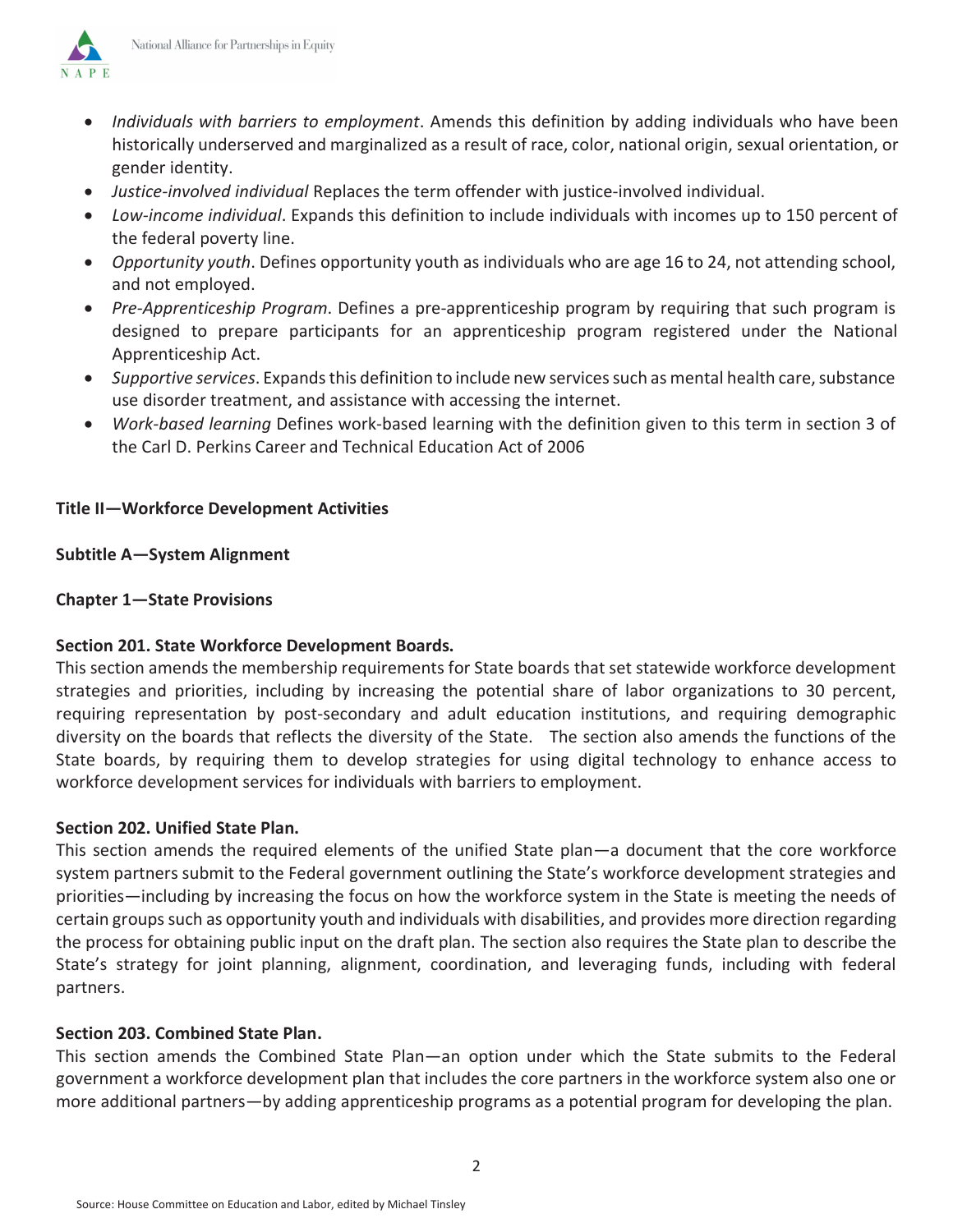

### **Chapter 2—Local Provisions**

### **Section 206. Workforce Development Areas.**

This section amends the process that Governors use when designating local workforce development areas geographic areas that correspond to local labor markets and receive allocations of Title I funds by formula including by requiring consultation with State economic development agencies and a consideration of how such designations will improve efficiency in service delivery and ensure access to comprehensive one-stop centers.

#### **Section 207. Local Workforce Development Boards.**

This section amends the membership requirements for local boards that establish workforce development strategies and priorities for local areas by, among other things, increasing the potential share of labor organizations on the boards to 30 percent, requiring standing committees focused on adult education and other issues, and requiring the demographic composition of the boards to reflect the demographic diversity of the local area. It amends the functions of the local board in several ways, including by ensuring that technology is leveraged to ensure all job seekers including individuals with barriers to employment have access to workforce services.

#### **Section 208. Local Plans.**

This section amends the required elements of local plans—documents outlining workforce development strategies and priorities for local areas—by, among other things, requiring descriptions of how the local board will help job seekers assess their options for entering training programs that lead to high quality jobs and how the local board will leverage technology to improve coordination and co-enrollment among one-stop partners. This section also requires the local board to conduct a comprehensive needs assessment for better coordination and availability of youth workforce activities.

#### **Chapter 3—Performance Accountability**

#### **Section 211. Performance Accountability System.**

This section amends the workforce development system's performance accountability metrics in several areas:

- It adds a measure of longer-term earning progression (median earnings at the fourth quarter following program exit).
- It provides authority to the Secretary of Labor to develop new performance measures to indicate the quality of jobs earned after participants receive training, such as paid time off and workplace safety, among others.
- It amends the process for States and federal agencies to come to agreement on State performance levels, including by requiring the federal agencies to initially propose expected performance levels based on their statistical adjustment model and by expanding the requirement for continuous improvement to include adoption of new service strategies or serving new populations.
- It requires states to develop and publish state equity reports that identify and quantify any disparities in performance outcomes across demographic groups, such as race, ethnicity, and gender.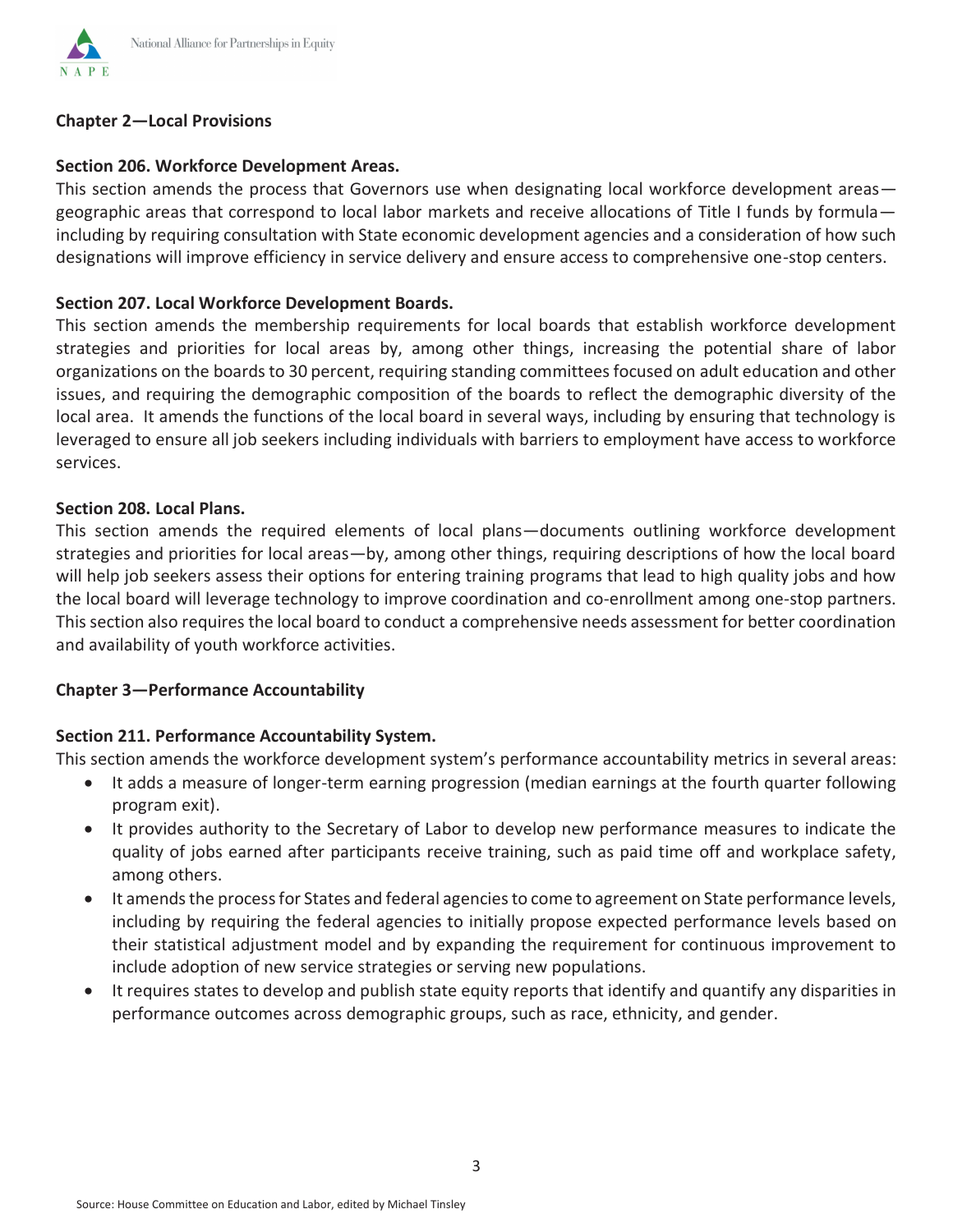

### **Subtitle B—Workforce Investment Activities and Providers Chapter 1—Workforce Investment Activities and Providers Section 221. Establishment of One-Stop Delivery Systems.**

This section amends requirements for the one-stop delivery system—the network of comprehensive one-stop centers, affiliated sites, and partners that provides workforce development services in a local area—in several ways, including by:

- Authorizing public libraries to serve as affiliated one-stop sites, creating another option for bringing workforce services into communities;
- Providing greater clarity on the role of one-stop operators, which includes managing infrastructure, facilitating coordinatio\$,and preepartners, and providing direct service 5, sley
- Emphasizing that one-stop infrastructure includes both the physical footprint of the one-stop centers and the technology needed to provide virtual services;
- Allowing local workforce development boards to serve as one-stop operators under certain conditions; and
- Provides a set aside of funding to cover one-stop infrastructure costs from Title I formula, Wagner-Peyser, and Adult Education programs, and eliminates the Infrastructure Funding Agreement requirements.

# **Section 222. Identification of Eligible Providers of Training Services.**

This section amends the requirements governing the state eligible training provider list (ETPL)—the list of training programs approved by the state to be funded with Title I funds—in several ways, including by:

- Authorizing online education and training programs to qualify for the ETPL;
- Expanding the criteria that states can develop for inclusion on the ETPL, through guidance from the Secretary of Labor, to include a certification by employers or an industry and sector partnership that the training will lead to recognized post-secondary credentials, in-demand competencies, and opportunities for jobs paying competitive wages;
- Strengthening the accountability measures that bar training providers whose performance does not meet established criteria from inclusion on the ETPL for a period of time; and
- x Requiring the Governor to review the training providers on the ETPL annually to ensure they still satisfy the criteria for inclusion.

# **Chapter 2—Youth Workforce Investment Activities**

# **Section 231. State Allotments.**

This section amends the allotment of youth funds to the states by reserving 1.5 percent of such funds for youth who are migrant and seasonal farmworkers and by increasing the reservation for youth in outlying areas.

# **Section 232. Within State Allocations.**

This section amends how funds allocated to local areas are to be used, by:

Allowing for the transfer of youth funds between the Summer and Year-Round Employment program, authorized in section 234, and youth activities authorized under section 129 of WIOA of 2014.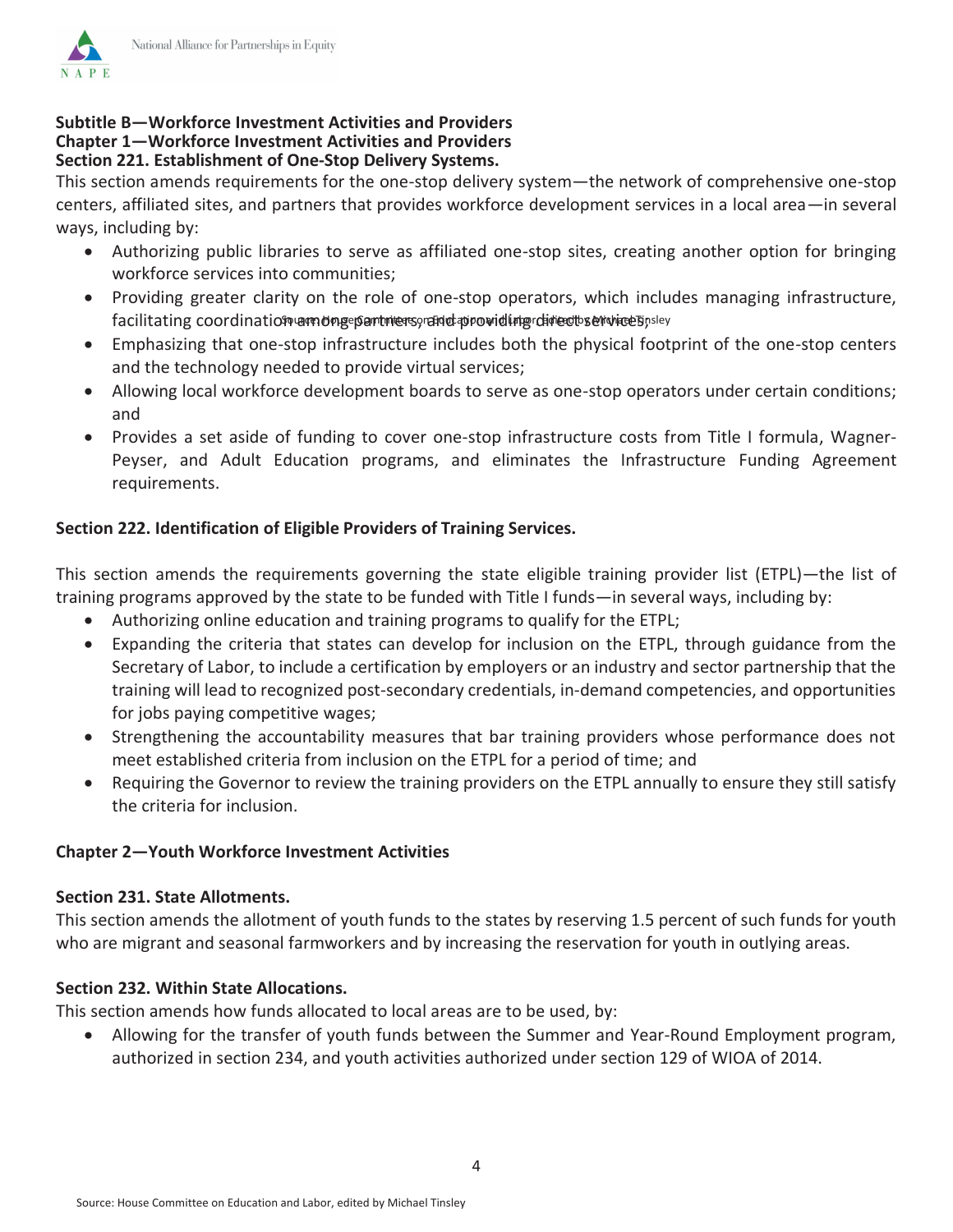

## Section 233. Use of Funds for Youth Workforce Investment Activities.

This section amends the required and allowable youth workforce development activities that the one-stop delivery system provides to eligible youth in several ways, including by:

- Requiring local areas to conduct a comprehensive youth needs assessment, which must, among other  $\bullet$ things, address the performance outcomes for youth in the local area, the particular workforce development needs of local youth, the workforce services available, and effective strategies that will be employed for meeting youths' needs; and
- Removing the requirement that all program elements must be provided as a part of authorized youth workforce activities.

#### Section 234. Summer and Year-Round Employment for Youth.

This section directs local areas to provide summer and year-round employment opportunities that may include subsidized and unsubsidized employment, with no more than 65 percent of wages subsidized by Federal funds. The summer or year-round employment program must include elements such as mentoring, work-readiness training, career exploration, coaching, and financial literacy training.

### Chapter 3-Adult and Dislocated Worker Employment and Training Activities

#### Section 241. Within State Allocations.

This section makes a technical change by eliminating references to unobligated funds left over from the Workforce Investment Act of 1998, and allows for the transfer of funds between the adult and dislocated worker activities and the Sectoral Employment Through Career Training for Occupational Readiness (SECTOR) Program, authorized in section 279.

# Section 242. Use of Funds for Employment and Training Activities.

This section amends the required and allowable uses of funds for adult and dislocated worker employment and training activities provided by the one-stop delivery system in several ways, including by:

- Enhancing workforce development services for older workers, by allowing States to use their reserve funds to develop alternative strategies for meeting the needs of older workers-such as selfemployment—and to coordinate with other programs serving this population;
- Enhancing the workforce system's ability to effectively serve individuals who have been victims of gender-based violence by allowing States to use their reserve funds to coordinate with other programs serving victims;
- Requiring one-stops to connect individuals to adult education services, before finding them ineligible for training services because of a lack of foundational skills;
- Requiring that at least 75 percent of adult funds allocated to local areas for career, training, or supportive services be spent on individuals who have the highest needs, including those who are low-income, are public assistance recipients, and have other barriers to employment;
- Providing further clarity on the types of requirements employers should meet to receive  $\bullet$ reimbursements for on-the-job training costs, such as basic indicators of job quality including, competitive wages, availability of benefits, and a safe workplace;
- Making supportive services a required activity, available to adults and dislocated workers who are in career or training services or in their first 12 months of a placement in unsubsidized employment; and
- Raising the cap on the proportion of local funds that can be spent on incumbent worker training (to 25 percent) and transitional jobs (to 40 percent).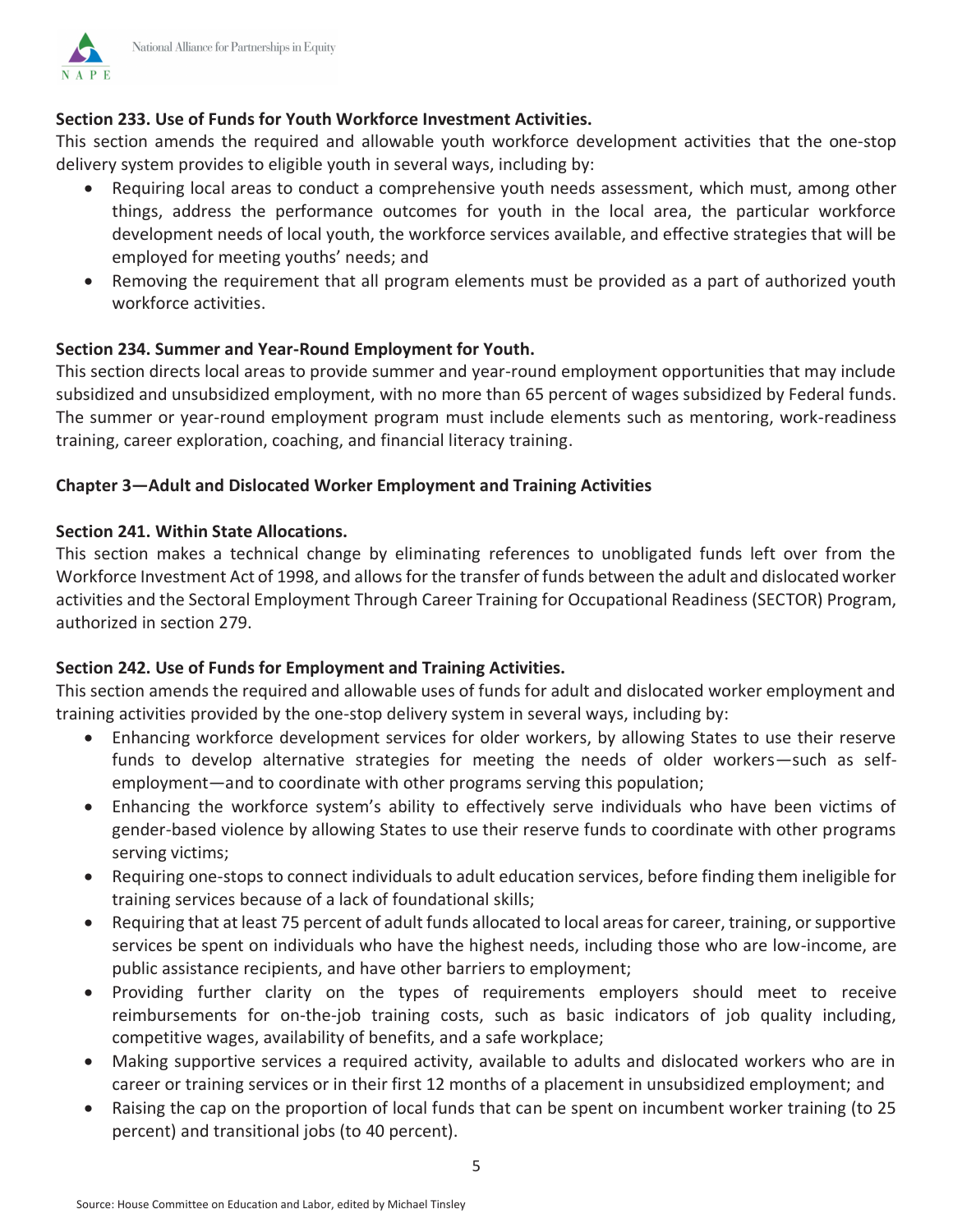# **Chapter 4–General Workforce Development Provisions**

## Section 251. Authorization of Appropriations.

This section authorizes funding for fiscal years 2023 to 2028 for youth workforce investment activities, adult employment and training activities, dislocated worker employment and training activities, and industry or sector partnership training (which is authorized at such sums).

| <b>Program Year</b> | Youth         | <b>Summer and Year-</b> | <b>Adult</b>   | <b>Dislocated Workers</b> |
|---------------------|---------------|-------------------------|----------------|---------------------------|
|                     |               | <b>Round Employment</b> |                |                           |
| 2023                | 1,026,450,000 | 926,650,000             | 1,555,600,000  | 2,486,300,000             |
| 2024                | 1,129,100,000 | 1,019,300,000           | 1,711,200,000  | 2,734,900,000             |
| 2025                | 1,242,000,000 | 1,121,250,000           | 1,882,300,000  | 3,008,400,000             |
| 2026                | 1,366,200,000 | 1,233,400,000           | 2,070,500,000  | 3,309,200,000             |
| 2027                | 1,502,800,000 | 1,356,750,000           | 2,277,600,000  | 3,640,100,000             |
| 2028                | 1,653,100,000 | 1,492,450,000           | 2,505,400,000  | 4,004,100,000             |
| Total               | 7,919,650,000 | 7,149,800,000           | 12,002,600,000 | 19,183,000,000            |

# Subtitle C-Job Corps

# Section 261. Amendments Relating to Job Corps.

This section amends the Job Corps program—a residential program for opportunity youth that provides employment and training services at centers across the country-by:

- Renaming "Job Corp Centers" as "Job Corps Campuses";
- Simplifying the eligibility requirements for Job Corps enrollees by removing the 20 percent cap on individuals between the ages 22 and 24, and allowing for an increase in the maximum age to age 28 for individuals with disabilities and justice-involved individuals;
- Allowing the self-attestation of youth who meet eligibility criteria, thus streamlining the eligibility determination process for those who may lack access to otherwise required documentation;
- Establishing that contracts awarded to Job Corps Operators and service providers are based on the best value and fair and reasonable pricing;
- Allowing new entrants into the competitive bidding process by establishing selection criteria for nonincumbent offerors to demonstrate relevant programmatic experience through past effectiveness assisting youth, and creates a Mentor-Protégé program modeled after the Small Business Act program, which would allow service providers to develop capacity as a Job Corps operator;
- Removing volatility in the designation of high-performance Job Corps operators by using two prior years of data instead of one;
- Clarifying the authority of Job Corps Campus operators to hire staff and provide professional development, and enter into agreements with local partners;
- Allowing operators to implement a behavioral management plan to establish standards of conduct and positive behavioral interventions;
- Narrowing the current definition of "zero tolerance" to instances of violence or illegal activity on campus;
- Revising the guidelines under the zero-tolerance policy to restrict disciplinary measures to only acts of violence that endanger the safety of students, staff, community, or engaged in an illegal activity;
- Establishing an advisory group of Job Corps Operators and service providers to review reporting data and provide recommendations for the newly established behavioral management plans;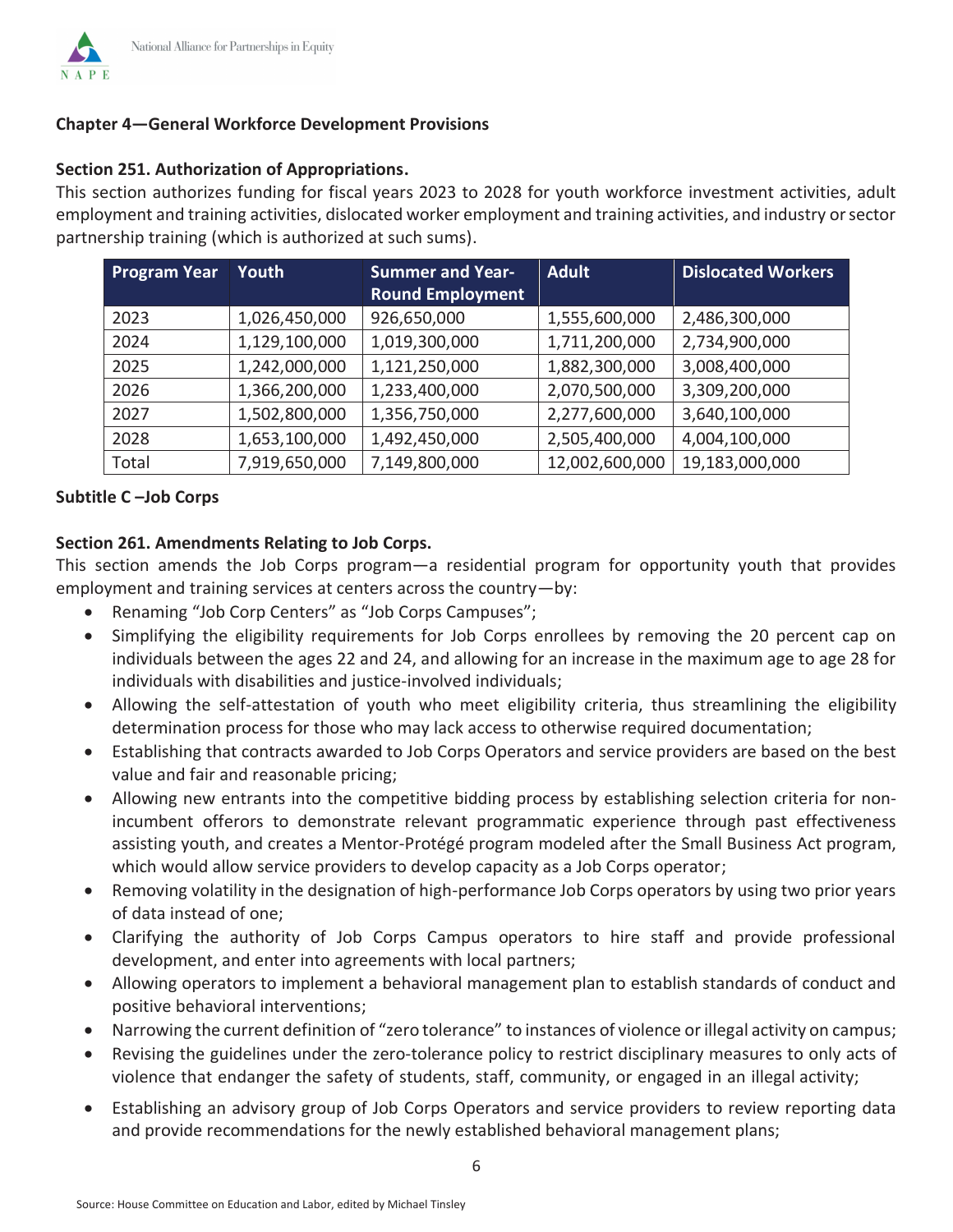N A P E

- Covering employees of Job Corps operators and service providers under the Service Contract Act, as well as academic and career technical instructors at Job Corps campuses (who are otherwise exempt from the Service Contract Act), to help ensure high quality instructors can be hired and retained;
	- o Requiring bidders to identify costs for compliance with the wage and benefits requirements under of the Service Contract Act, based upon a survey by the Secretary of Labor comparing wage and benefit levels with local public educational institutions; and

Revising the performance model of Job Corps Campuses to ensure the performance measures are  $\bullet$ equitable, transparent, and open to the public.

#### Section 162. Authorization of Appropriations.

This section authorizes funding for fiscal years 2023 to 2028 for all Job Corps operations and activities.

| <b>Program Year</b> | <b>Job Corps</b> |
|---------------------|------------------|
| 2023                | 1,809,857,925    |
| 2024                | 1,873,202,952    |
| 2025                | 1,938,765,056    |
| 2026                | 2,006,621,833    |
| 2027                | 2,076,853,597    |
| 2028                | 2,149,543,473    |
| Total               | 11,854,844,835   |

#### **Subtitle D-National Programs**

### **Section 271. Native American Programs.**

This section amends Native American employment and training programs in several ways, including by eliminating the requirement for the Department of Labor to award grants on a competitive basis; requiring that the organizational component within the Department that administers the Native American programs be a division; and allowing members of the Native American employment and training council to continue serving after their terms have expired, until their successors have been named.

# Section 272. Migrant and Seasonal Farmworker Programs.

This section amends migrant and seasonal farmworker programs by clarifying the periods of time in which appropriated funds may be obligated and used for program activities.

#### Section 273. Technical Assistance.

This section clarifies that the Department of Labor's technical assistance is intended to support the professional development of staff in the workforce development system, and requires the Department to support the provision of training to one-stop staff on trauma-informed approaches, gender and racial biases, and the unique safety challenges faced by survivors of gender-based violence.

#### Section 274. Evaluations and Research.

This section amends evaluations and research provisions by creating a new workforce development innovation fund, which aims to build evidence on what works in workforce development by funding early-phase grants to test innovative program ideas; mid-phase grants to implement and evaluate early-phase programs that showed promise; and expansion grants to scale up, replicate, and fully evaluate programs that were found to produce sizable impacts in mid-phase grants. These grants may be awarded entities including State and local boards and community-based organizations.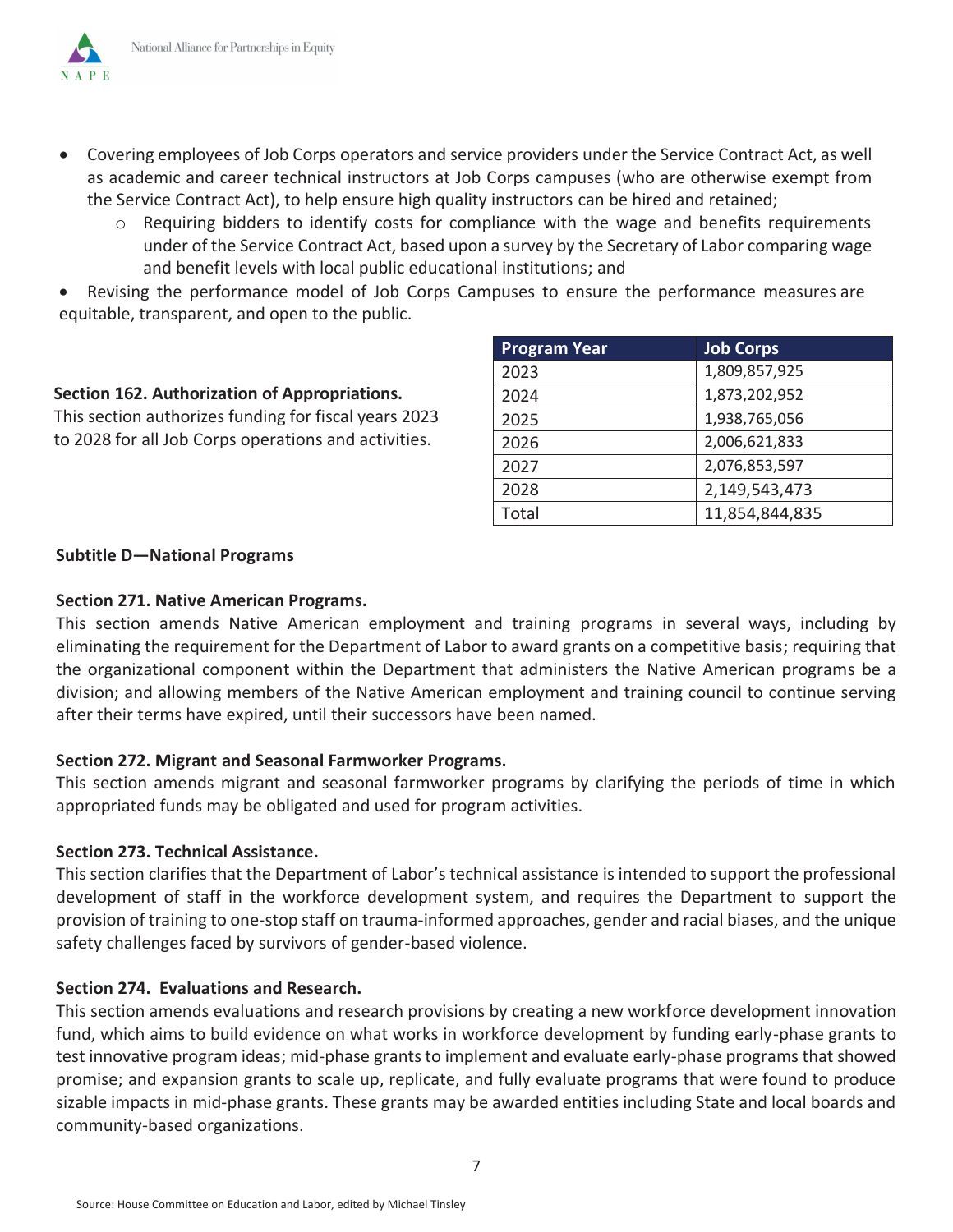

# **Section 275. National Dislocated Worker Grants.**

This section amends the national dislocated worker grants to allow national and regional intermediary organizations to receive grants. Section

#### **276. YouthBuild Program.**

This section amends the YouthBuild program in several ways, including by:

- Reserving grants for programs in rural areas, when appropriated funds are above a certain threshold;
- Extending allowed period of follow-up services to ensure participants succeed in employment to 24 months
- Allowing the program to fund meals for participants;
- Allowing grantees to count YouthBuild funds towards the matching requirement under the National and Community Service Act; and
- Requiring sStates to facilitate YouthBuild programs' access to Unemployment Insurance wage data for the purpose of performance measurement.

#### **Section 277. Community College and Industry Partnership Grants.**

This section codifies the Department of Labor's Strengthening Community Colleges Training Grants, authorizing a competitive grant program that aims to build community colleges' capacity to provide employment and training programs leading to post-secondary credentials in in-demand industries or occupations. Community college grantees, in partnership with employers and the workforce development system, must develop employment and training programs targeting specific industry sectors. Required or allowable activities under the grants include:

- Developing or scaling up career training, career pathways, or work-based learning options such as apprenticeships;
- Assisting individuals with barriers to employment with accessing such programs; and
- Providing supportive services to help participants complete education and training.

#### **Section 278. Reentry Employment Opportunities.**

This section codifies the Department of Labor's Reentry Employment Opportunities current demonstration grant program as a permanent part of WOA. It authorizes competitive grants to assist justice-involved adults and youth in obtaining and sustaining employment. Grantees may be community-based organizations or national and regional intermediary organizations. In awarding grants the Department of Labor must prioritize grantees serving high-crime and high-poverty areas, enrolling participants prior to or soon after release from incarceration, and using evidence-based approaches. Allowable activities under the grants include

- Providing career counseling and training services;
- Transitional jobs;
- Outreach to employers; and
- Supportive services, including mental health and substance use disorder treatment.

#### **Section 279. Sectoral Employment Through Career Training for Occupational Readiness.**

This section authorizes a new national industry and sector partnership program, that would assist State or Local boards convene, develop or expand sectoral partnerships for the purposes of providing career, training, and supportive services to adult and dislocated workers, including those with barriers to employment. It allocates 20% of authorized funding through national competitive grants, and the remaining 80% to local boards through the adult formula.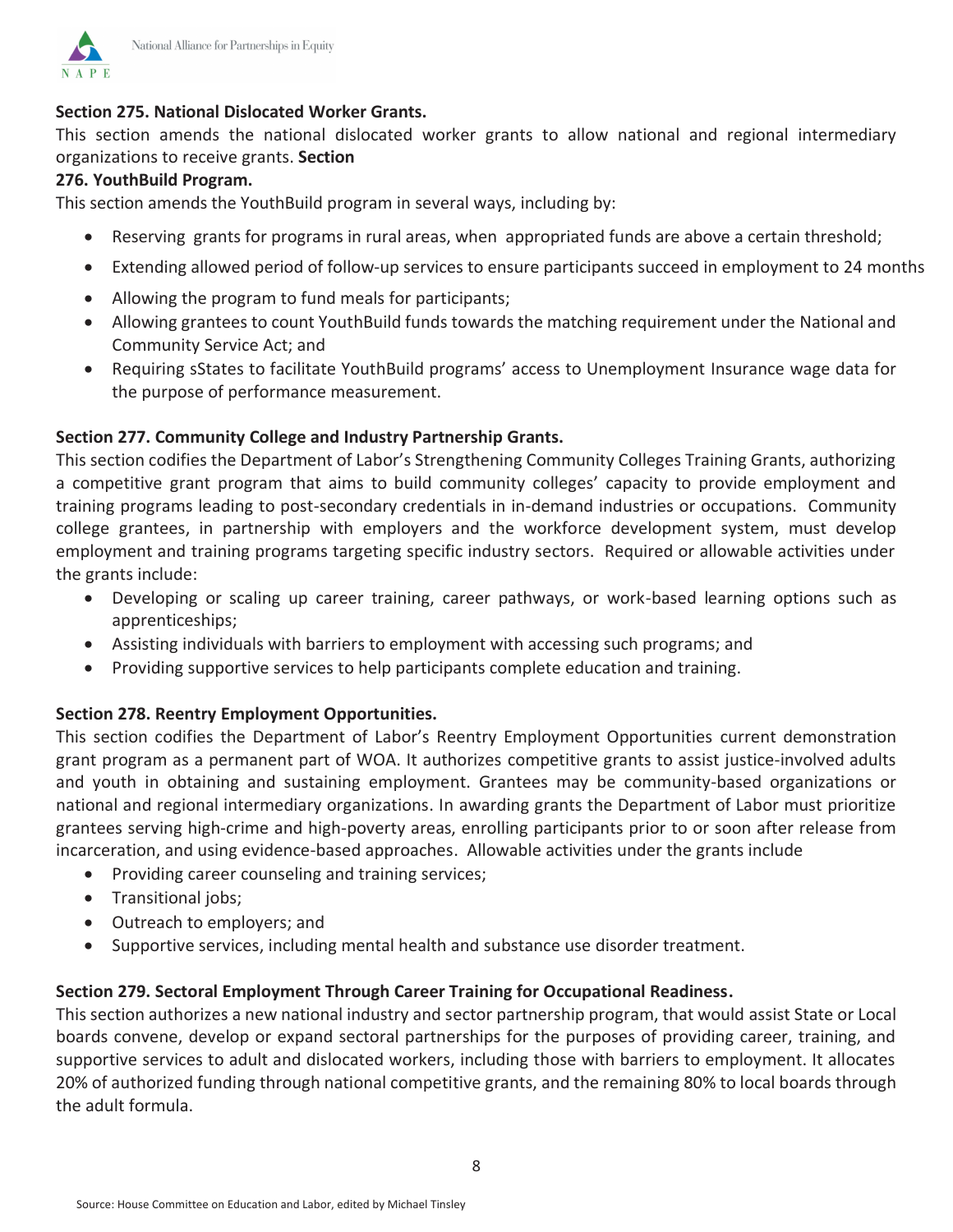

| <b>Program Year</b> | <b>Sector</b> |
|---------------------|---------------|
| 2023                | 100,000,000   |
| 2024                | 300,000,000   |
| 2025                | 475,000,000   |
| 2026                | 650,000,000   |
| 2027                | 825,000,000   |
| 2028                | 1,000,000,000 |
| Total               | 3,350,000,000 |

### **Section 280. Workforce Data Quality Initiative Grants.**

This section authorizes a new Workforce Data Quality Initiative Grant that would codify an existing program administered by DOL, that would allocate funds to States for the purposes of creating or expanding longitudinal systems.

| <b>Program Year</b> | <b>Workforce Data Quality Grants</b> |
|---------------------|--------------------------------------|
| 2023                | 37,000,000                           |
| 2024                | 32,000,000                           |
| 2025                | 27,000,000                           |
| 2026                | 22,000,000                           |
| 2027                | 17,000,000                           |
| 2028                | 12,000,000                           |
| Total               | 147,000,000                          |

# **Section 281. Authorization of Appropriations.**

This section authorizes funding for the national programs for fiscal years 2023 to 2028.

| <b>Program Year</b> | <b>Native American</b> | <b>Migrant and Seasonal</b> | <b>Technical Assistance</b> | <b>Evaluations and</b> |
|---------------------|------------------------|-----------------------------|-----------------------------|------------------------|
|                     |                        | <b>Farmworkers</b>          |                             | <b>Research</b>        |
| 2023                | 66,400,000             | 109,100,000                 | 3,600,000                   | 116,700,000            |
| 2024                | 73,000,000             | 114,600,000                 | 3,800,000                   | 122,500,000            |
| 2025                | 80,300,000             | 120,300,000                 | 4,000,000                   | 128,600,000            |
| 2026                | 88,300,000             | 126,300,000                 | 4,200,000                   | 135,000,000            |
| 2027                | 97,100,000             | 132,600,000                 | 4,400,000                   | 141,800,000            |
| 2028                | 106,800,000            | 139,200,000                 | 4,600,000                   | 148,900,000            |
| Total               | 511,900,000            | 742,100,000                 | 24,600,000                  | 793,500,000            |
| <b>Program Year</b> | <b>YouthBuild</b>      | <b>Reentry</b>              | <b>Community Colleges</b>   |                        |
| 2023                | 159,500,000            | 250,000,000                 | 100,000,000                 |                        |
| 2024                | 167,500,000            | 300,000,000                 | 110,000,000                 |                        |
| 2025                | 175,900,000            | 350,000,000                 | 121,000,000                 |                        |
| 2026                | 184,700,000            | 400,000,000                 | 133,100,000                 |                        |
| 2027                | 193,900,000            | 450,000,000                 | 146,400,000                 |                        |
| 2028                | 203,600,000            | 500,000,000                 | 161,000,000                 |                        |
| Total               | 1,085,100,000          | 2,250,000,000               | 771,500,000                 |                        |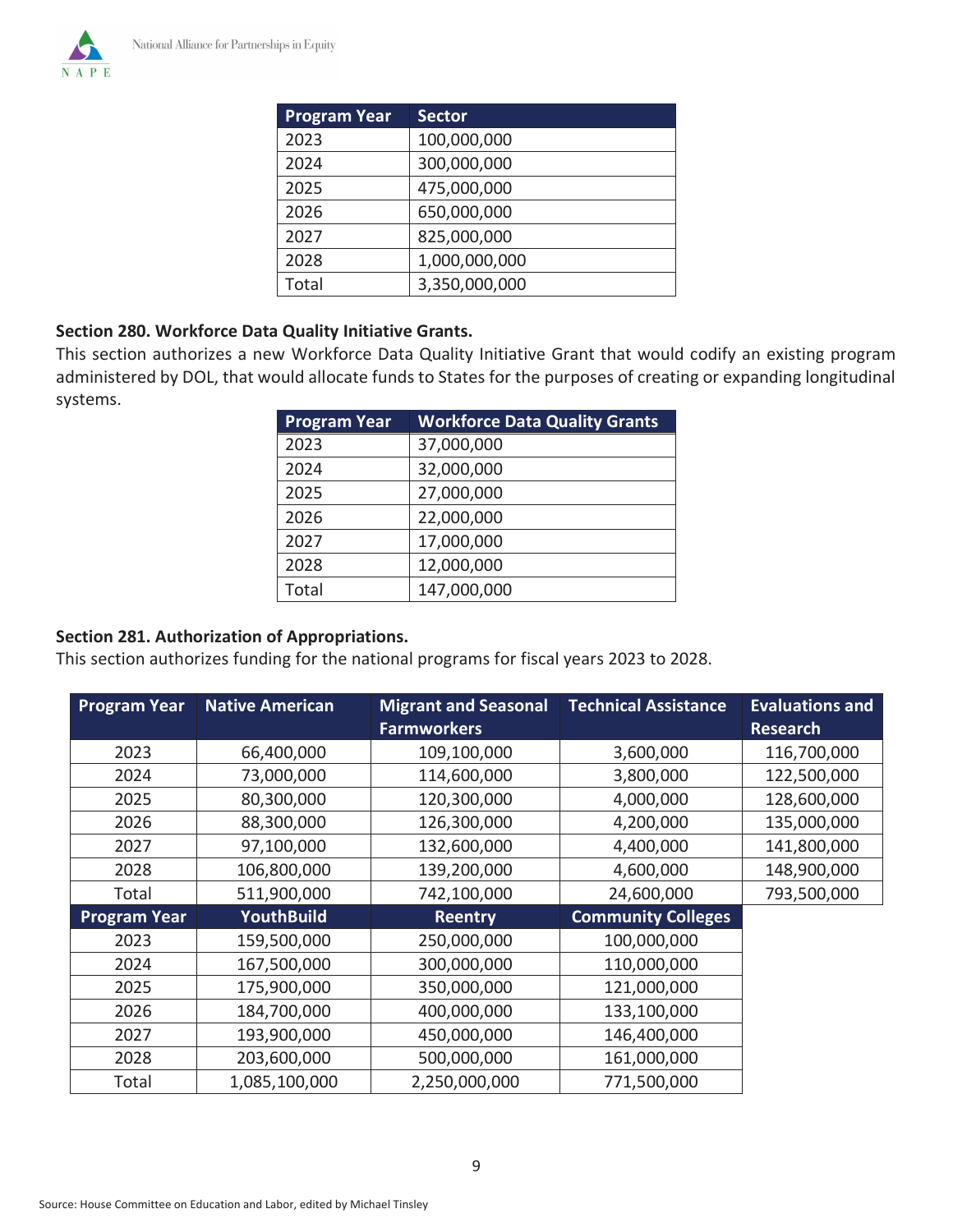

### Subtitle E-Administration

#### Section. 285.

This section clarifies that entities receiving WIOA funds are allowed to limit services only to citizens in cases where career and education programs are related to projects of importance to national security.

#### Section 286.

This section makes secretarial amendments to WIOA, including correcting the name of the Education and Labor Committee, and making technical revisions to section 189 to correspond to the reauthorized bill.

#### Subtitle F - Privacy

### Sec. 291. Prohibition of National Database Management.

This section amends the prohibition on a national workforce data base under WIOA by allowing the creation of one by the Department of Labor, on the condition it be housed and managed by the federal government and not by a third party or contractor, and will not publish or reveal any personally identifiable information.

#### Title III-Adult Education and Family Literacy

#### Section 301. Family Literacy.

This section amends the title of Title II of the Workforce Innovation and Opportunity Act read "Adult Education and Family Literacy Act".

#### Section 302. Purpose.

This section amends the purpose of the Adult Education and Family Literacy Act to include the need for digital literacy skills.

#### Section 303. Definitions.

This section amends or adds definitions of key terms, including:

- Adult education and literacy activities. Adds digital skills as another type of activity.
- Family literacy activities. Adds digital literacy activities to the list of family literacy activities.
- Integrated education and training. Clarifies that integrated education and training may be offered concurrently with other adult education activities.
- Integrated English literacy and civics education. Amends integrated English literacy and civics education to include additional activities, such as achieving digital literacy, applying for federal aid, financial literacy, and navigating the housing market and secondary education.